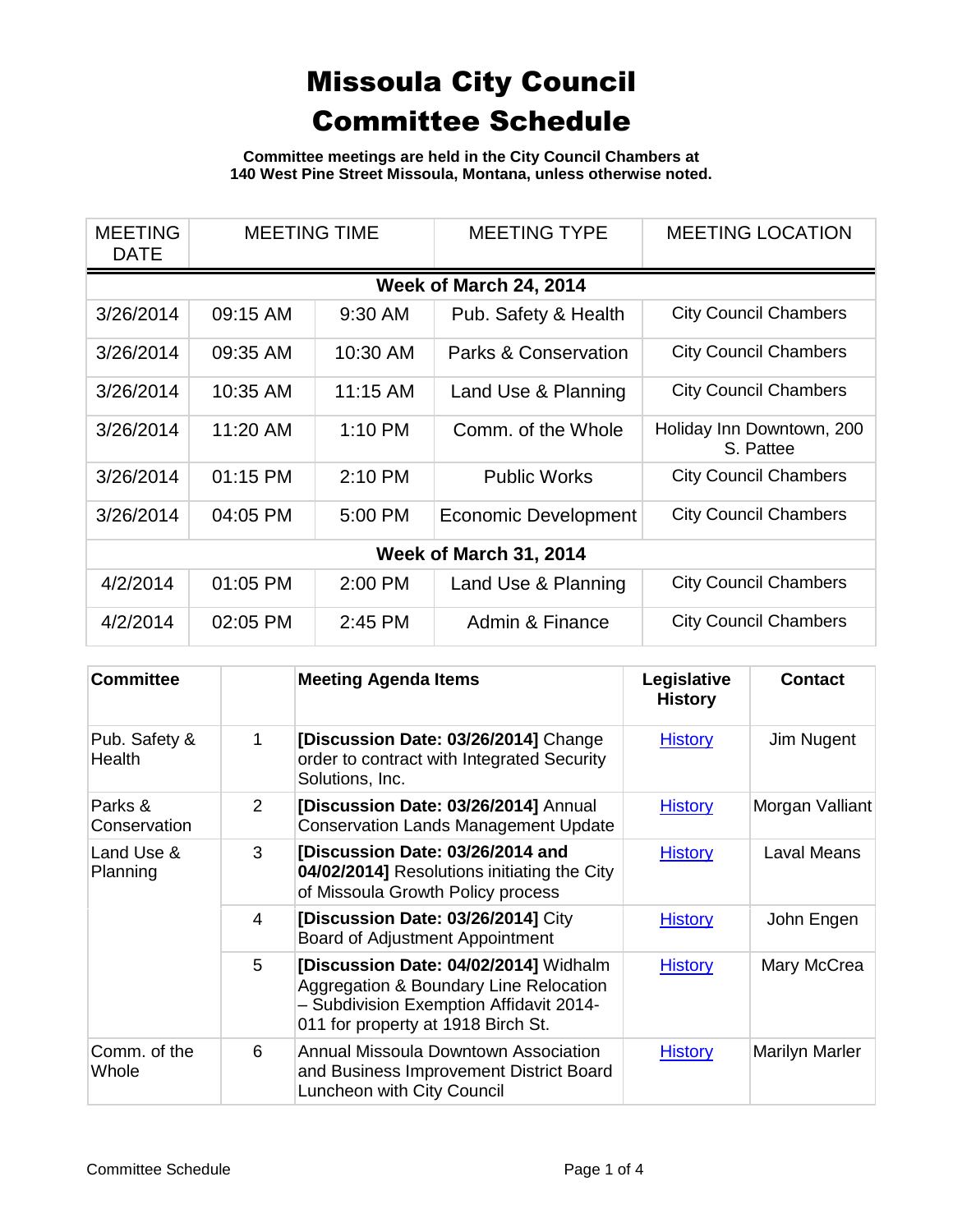**Committee meetings are held in the City Council Chambers at 140 West Pine Street Missoula, Montana, unless otherwise noted.**

| <b>Public Works</b>     | $\overline{7}$ | [Discussion Date: 03/26/2014] Missoula<br>bridges planning study                                                                                                                                                  | <b>History</b> | Jason Wiener           |
|-------------------------|----------------|-------------------------------------------------------------------------------------------------------------------------------------------------------------------------------------------------------------------|----------------|------------------------|
|                         | 8              | [Discussion Date: 03/26/2014] South 3rd<br>Street West phase I & II improvements<br>project - Mountain Water Company main<br>extension contract                                                                   | <b>History</b> | Kevin Slovarp          |
|                         | 9              | [Discussion Date: 03/26/2014]<br>Resolution in support of the<br><b>Transportation Investments Generating</b><br>Economic Recovery (TIGER VI) grant<br>application                                                | <b>History</b> | <b>Jessica Morriss</b> |
| Economic<br>Development | 10             | [Discussion Date: 03/26/2014] Re-cap of<br>issues considered by the subcommittee<br>and the goals to date.                                                                                                        | <b>History</b> | <b>Caitlin Copple</b>  |
|                         | 11             | [Discussion Date: 03/26/2014] Discuss<br>three suggestions to choose from as the<br>subcommittee moves toward<br>implementable policy change.                                                                     | <b>History</b> | Caitlin Copple         |
|                         | 12             | [Discussion Date: 03/26/2014] Unifying<br>Missoula marketing efforts.                                                                                                                                             | <b>History</b> | Diane Beck             |
|                         | 13             | [Discussion Date: 03/26/2014] Discuss<br>ways to tell positive stories, especially in<br>the light of negative press surrounding<br>sexual assaults and economic impact with<br>the declining UM enrollment rate. | <b>History</b> | <b>Emily Bentley</b>   |
|                         | 14             | [Discussion Date: 03/26/2014] Develop<br>Cultural Master Plan in collaboration with<br>existing rich network of arts and cultural<br>resources to further build Missoula's<br>identity as an arts mecca.          | <b>History</b> | <b>Greg Nemoff</b>     |
| Admin &<br>Finance      | 15             | [Discussion Date: 04/02/2014]<br>Appointment to the Urban Transportation<br><b>District Board</b>                                                                                                                 | <b>History</b> | Mayor John<br>Engen    |
|                         | 16             | [Discussion Date: 04/02/2014] A<br>resolution pledging tax increment support<br>for Parking Commission Series 2014<br>bonds refinancing the Parking<br>Commission 2010B bonds.                                    | <b>History</b> | Leigh Griffing         |
|                         | 17             | [Discussion Date: 04/02/2014]<br>Statement of Blight - Hellgate Urban<br>Renewal District study area                                                                                                              | <b>History</b> | Chris Behan            |
|                         | 18             | [Discussion Date: 04/02/2014]                                                                                                                                                                                     | <b>History</b> | Chris Behan            |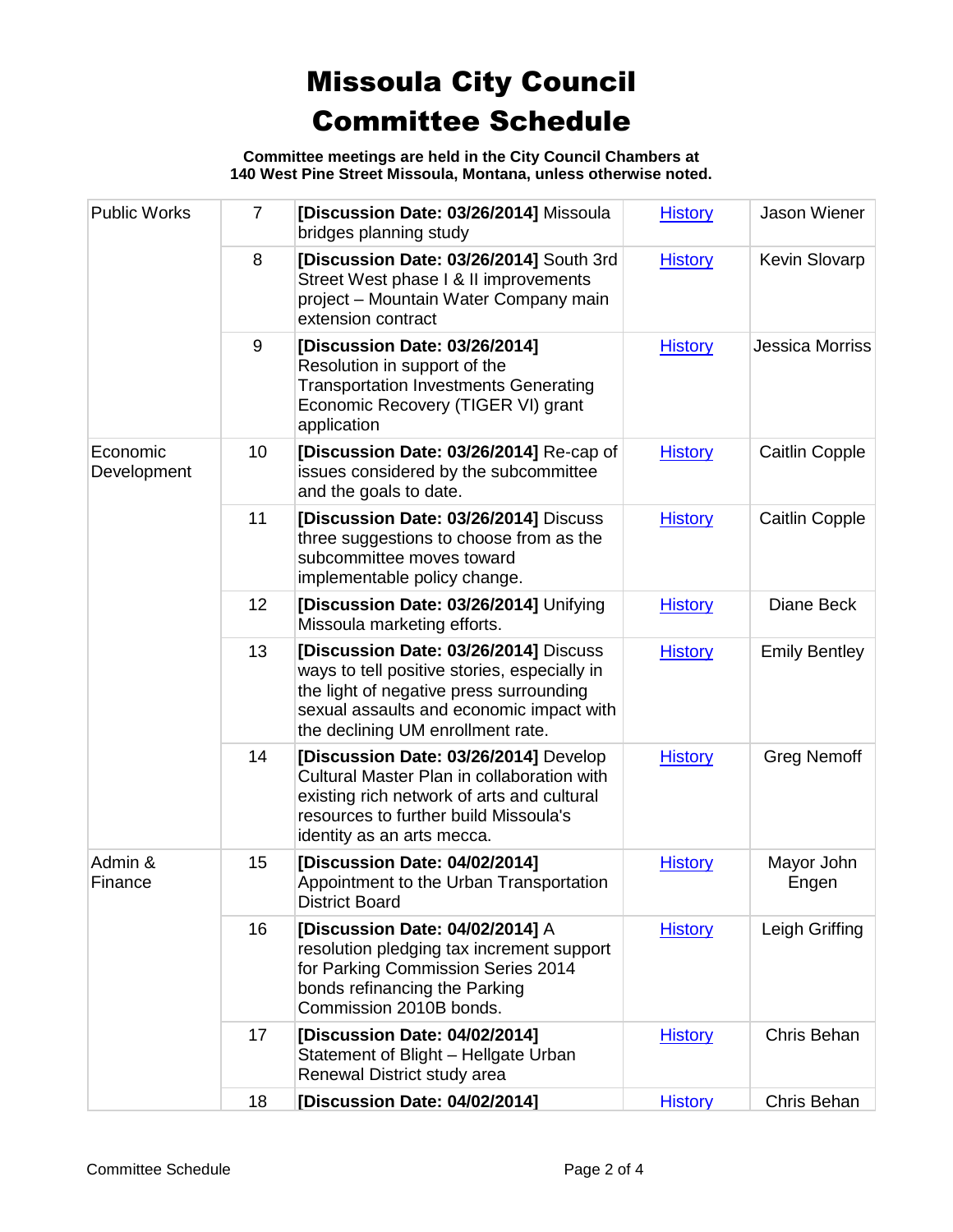**Committee meetings are held in the City Council Chambers at 140 West Pine Street Missoula, Montana, unless otherwise noted.**

| Statement of Blight-North Reserve-Scott  |  |
|------------------------------------------|--|
| Street Urban Renewal District study area |  |

*The following items have been referred to City Council committees, but the committees will not discuss them in the coming week:*

| <b>Committee</b>        |                | <b>Held Meeting Agenda Items</b>                                                                                                                                                                 | Legislative<br><b>History</b> | <b>Contact</b>        |
|-------------------------|----------------|--------------------------------------------------------------------------------------------------------------------------------------------------------------------------------------------------|-------------------------------|-----------------------|
| Admin &<br>Finance      | 1              | Discussion of Remote Attendance or Proxy<br>Voting                                                                                                                                               | <b>History</b>                | <b>Caitlin Copple</b> |
|                         | 2              | Journal vouchers                                                                                                                                                                                 | <b>History</b>                | Leigh Griffing        |
|                         | 3              | Budget transfers.                                                                                                                                                                                | <b>History</b>                | Leigh Griffing        |
|                         | $\overline{4}$ | Disposition of surplus City land.                                                                                                                                                                | <b>History</b>                | Nancy Harte           |
| Parks &<br>Conservation | 5              | Discuss the City's strategy to complete a<br>boundary survey of Greenough Park.                                                                                                                  | <b>History</b>                | Dave<br>Strohmaier    |
|                         | 6              | Agreement for lighting the Madison St.<br>Pedestrian Bridge                                                                                                                                      | <b>History</b>                | Donna Gaukler         |
|                         | $\overline{7}$ | Dogs In City Cemetery                                                                                                                                                                            | <b>History</b>                | <b>Ed Childers</b>    |
| Comm. of<br>the Whole   | 8              | Propose the City Council be a member unit of<br>the Missoula Chamber of Commerce.                                                                                                                | <b>History</b>                | Caitlin Copple        |
|                         | 9              | Every Voice Engaged--A Municipal Gaming<br>Tool to engage the public in budget prioritization                                                                                                    | <b>History</b>                | <b>Caitlin Copple</b> |
|                         | 10             | Updates from Council representatives on the<br>Health Board, Community Forum,<br><b>Transportation Policy Coordinating Committee,</b><br>other boards and commissions as necessary.<br>(Ongoing) | <b>History</b>                | <b>Marilyn Marler</b> |
|                         | 11             | Update from Missoula Economic Partnership<br>President/CEO James Grunke                                                                                                                          | <b>History</b>                | <b>Marilyn Marler</b> |
|                         | 12             | Bi-annual meeting with the Chamber of<br>Commerce                                                                                                                                                | <b>History</b>                | <b>Marilyn Marler</b> |
|                         | 13             | Conference updates and information sharing                                                                                                                                                       | <b>History</b>                | <b>Marilyn Marler</b> |
| Land Use &<br>Planning  | 14             | Annexation, (see separate list at City Clerk's<br>Office for pending annexations) (Ongoing in<br>committee)                                                                                      | <b>History</b>                | Marty Rehbein         |
|                         | 15             | Discussion of City planning issues with<br>members of the Planning Board.                                                                                                                        | <b>History</b>                | <b>Bob Jaffe</b>      |